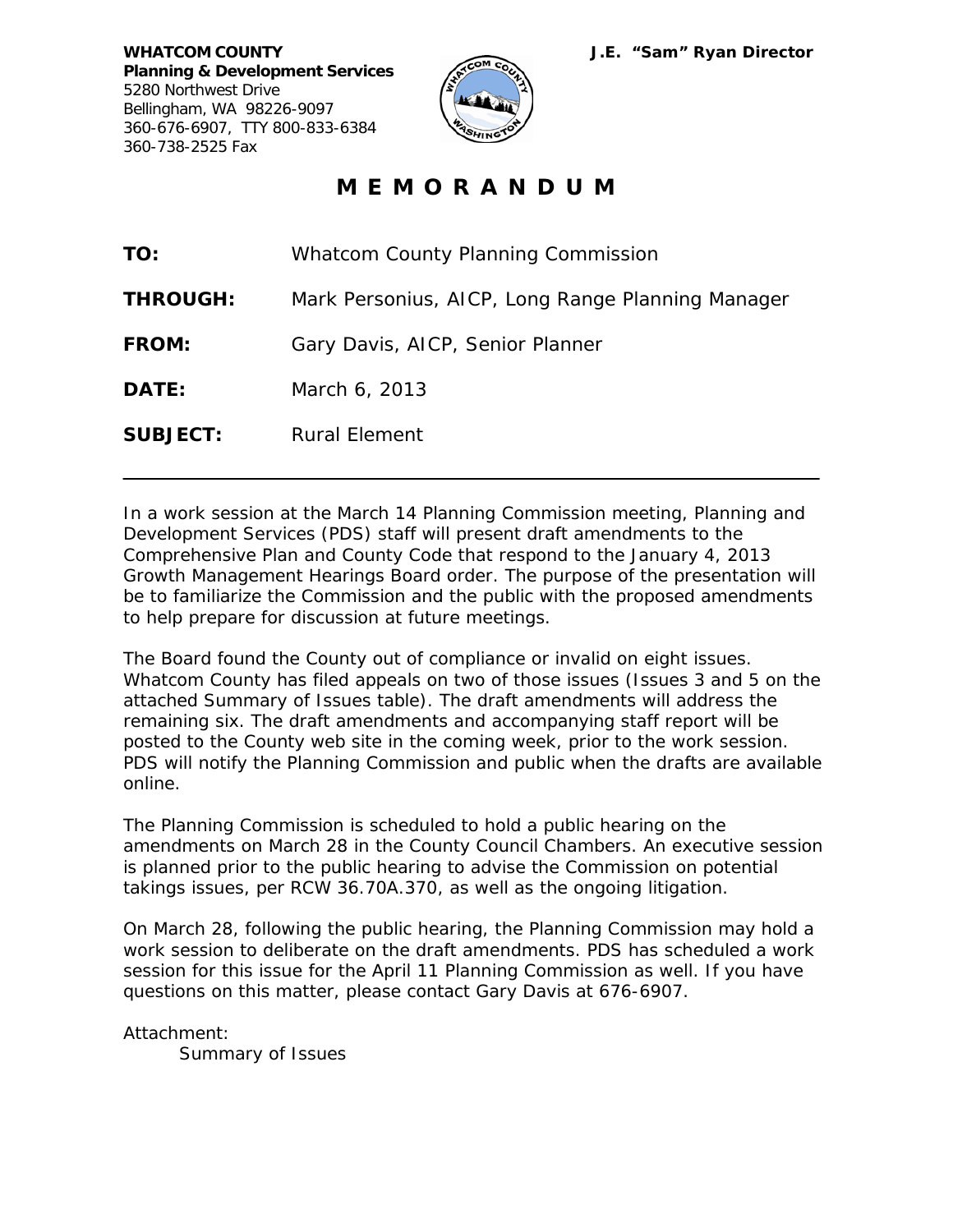## **Summary of Issues in 1/4/13 Compliance Order** January 10, 2013

**Bold print indicates invalidity per p. 90-92**

## *Issus on which action is required*

| <b>Issue</b> |                                                                                                                                                                          | C.O. Pages | <b>GMA Section</b>          | <b>Notes</b>                                                                                                                                                                                                                                       |
|--------------|--------------------------------------------------------------------------------------------------------------------------------------------------------------------------|------------|-----------------------------|----------------------------------------------------------------------------------------------------------------------------------------------------------------------------------------------------------------------------------------------------|
|              | 1 Variety of rural densities -- rural element lacks<br>measures to protect lower rural densities<br>(10A)                                                                | 29-32      | RCW 36.70A.070(5)(b)        |                                                                                                                                                                                                                                                    |
|              | 2 Lot clustering -- cluster provisions "fail to<br>protect rural character by vesting too much<br>discretion in the building officials without<br>enforceable criteria"  | 33-39      | RCW 36.70A.070(5)(c)(iii)   |                                                                                                                                                                                                                                                    |
|              | 3 Lake Whatcom -- current regulations do not<br>protect Lake Whatcom water resources                                                                                     | 48-54      | RCW 36.70A.070(5)(c)(iv)    | Board reserved decision on County's measures to protect<br>water resources beyond the Lake Whatcom measures, to<br>allow the question to be thoroughly briefed and argued in<br>Case No. 12-2-0013                                                 |
|              | 4 Rural Neighborhood boundaries -- 3 Rural<br>Neighborhood boundaries include large lots<br>and do not conform to small lot<br>development patterns of 2011              | 56-61      | RCW 36.70A.070(5)(c)(iii)   | The Fort Bellingham/Marietta, North Bellingham, and<br>Welcome Rural Neighborhood boundaries are subject to<br>invalidity                                                                                                                          |
|              | 5 LAMIRD development regulations -- dev. regs<br>do not conform with GMA's "size, scale, use,<br>intensity" and "small-scale" requirements for<br>development in LAMIRDs | 61-74      | RCW_36.70A.070(5)(d)(i-iii) | The 1990 use/size table in WCC 20.80.100(1) is valid and<br>remains in effect; The exemptions from that table in WCC<br>$20.80.100(2)$ , (3), and (4), and portions of other chapters<br>that refer to those exemptions, are subject to invalidity |
|              | 6 Smith/Guide Meridian LAMIRD boundary --<br>two parcels do not comply with GMA<br><b>LAMIRD boundary requirements</b>                                                   | 75-76      | RCW 36.70A.070(5)(d)(iv)    |                                                                                                                                                                                                                                                    |
|              | 7 Birch Bay-Lynden/Valley View LAMIRD -- one<br>parcel does not comply with GMA LAMIRD<br>boundary requirements                                                          | 76-78      | RCW 36.70A.070(5)(d)(iv)    |                                                                                                                                                                                                                                                    |
|              | 8 Water lines -- transmission lines are permitted<br>outright in rural areas with no exlcusion of<br>new service connections                                             | 78-85      | RCW 36.70A.110(4)           |                                                                                                                                                                                                                                                    |